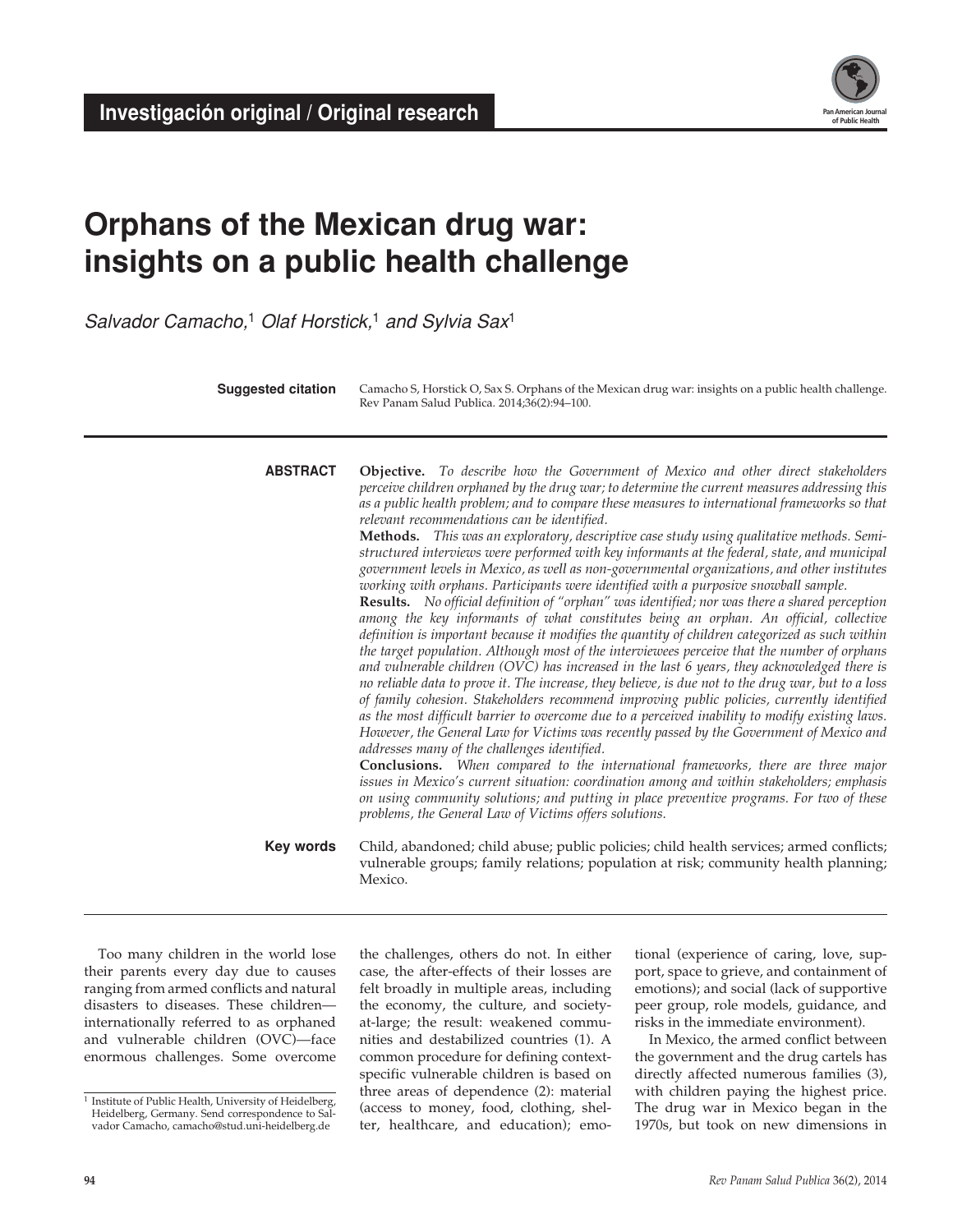2006 when the government headed by President Felipe Calderon decided to face the drug cartels with military-based strategies. This approach contributed to a significant increase in violence. An estimated 50 000 children lost either one or both parents or guardians, and a growing awareness of orphans as a public health issue followed (4).

Additionally, given that drug cartels not only resist the government, but also fight among themselves to claim market share, thousands more have been killed, leaving even more children in vulnerable situations. This particular type of OVC is referred to as "narco-orphans."

Parental loss not only harms the affected families, but takes a toll on society as well. The costs to society are both direct and indirect. *Direct costs* include those related to maintaining a system for investigating and responding to allegations of maltreatment, abandonment, and orphanhood; operating costs of judicial law enforcement; and health systems. *Indirect costs* include long-term economic consequences of orphanhood, such as juvenile and adult criminal activity, mental illness, substance abuse, domestic violence, loss of productivity due to unemployment or underemployment, special education services, and health care system (5). A study of OVC in the United Kingdom estimated a total indirect cost in that country of US\$ 1.2 billion annually (6).

In addition to these costs, failing to effectively take care of the OVC directly undermines the Millennium Development Goals, mainly those pertaining to education, health, nutrition, and poverty reduction (7, 8). If "public health" is defined as "any activity directed to improve or maintain the health status of a determined population" (9) and a "problem" is defined as "a matter or situation regarded as unwelcome or harmful and needing to be dealt with and overcome" (10), then can OVC be considered a public health problem and not just an economic issue? The situation of these children has unwelcome consequences, not only for them as individuals, but also for the entire population, and potentially for the country's economy and stability.

Mexico has both private and public health services; however, most of the population utilizes the public network. Private services tend to be expensive and are completely out of reach for the 51.3% of the population that is at or

below the national poverty line (11). The public programs rely on the budget of the "Seguro Popular" (Common Insurance), a financial system in place to protect people with low or no resources from catastrophic expenses for basic and extended health care (12).

Mexico has a paucity of research on the topic of narco-orphans as a public health issue, possibly due to the sensitive nature of the topic (13). For instance, there are high rates of drug-cartel violence against journalists investigating drugrelated issues, a universal freedom of expression indicator (14). Due to the lack of reliable information, the magnitude of the problem and the steps to mitigate it are not clear. Further study is required. This gap has created what Tversky and Kahneman term the "representativeness effect" (15), that is, when little is said about a problem, the assumption is that its incidence is low. The inverse is also typical; however, these measurements are wrong most of the time.

The objectives of the present study were to describe how the Government of Mexico and other direct stakeholders perceive children orphaned by the drug war, to determine the current measures addressing this as a public health problem, and to compare these measures to international frameworks so that relevant recommendations can be identified.

## **MATERIALS AND METHODS**

This was an exploratory, descriptive case study using qualitative methods based on grounded theory (16). The study was conducted in June 2013.

All of the states within Mexico were considered for the study. Based on levels of safety, of the known magnitude of the problem, and expected access to information, the State of Mexico was chosen. Despite the fact that drug-related conflicts do occur within the state (17), they occur in specific, mostly isolated areas, and so safety was not jeopardized. Also, in the State of Mexico, information was available and accessible due to the presence of several NGOs and several public management ministries' headquarters, as well as some of their dependent offices, clustered in Mexico City within the state.

Due to the limited number of stakeholders with in-depth knowledge of the problem and the topic's sensitivity, a snowball sample technique was used (18). The principle study method was semi-structured interviews. In addition, the researcher kept a reflective journal and field notes, adding rigor to the qualitative inquiry (19).

#### **Semi-structured interviews**

Semi-structured interviews were conducted in Spanish using an interview guide (Table 1). The average interview required 120 minutes.

## **Inclusion criteria**

Key informants were included in the study if they met at least one of the following criteria:

- Three or more years of experience in health policy development directly or indirectly related to OVC care
- Responsible for, or holder of, a key role in health policy and/or program formulation/implementation in the area of OVC care provision
- Management of a unit within the public health structure, NGO, and/or related institutions addressing the OVC challenge

## **Study population**

A total of 10 stakeholders from 10 different institutions with legal or contractual responsibility to provide services to OVC were interviewed. These were either federal, state, or private/NGO institutions. During the study, one interviewee decided to remove his data from the study due to the sensitivity of the topic; all the information from his interview was destroyed, therefore only nine sets of data were analyzed. The institutions included were private or public, plus one NGO. Eight of the study participants were in direct contact with OVC: six out of these eight were direct service providers and the other two were managers of the institutions. The ninth person was a private stakeholder working as a consultant for a private OVC service provider.

The data was coded and analyzed using the qualitative software program, Dedoose (SocioCultural Research Consultants, LLC, Manhattan Beach, California, United States of America). The analyses obtained were then compared to find salient and commonly identified themes in all groups. The main coding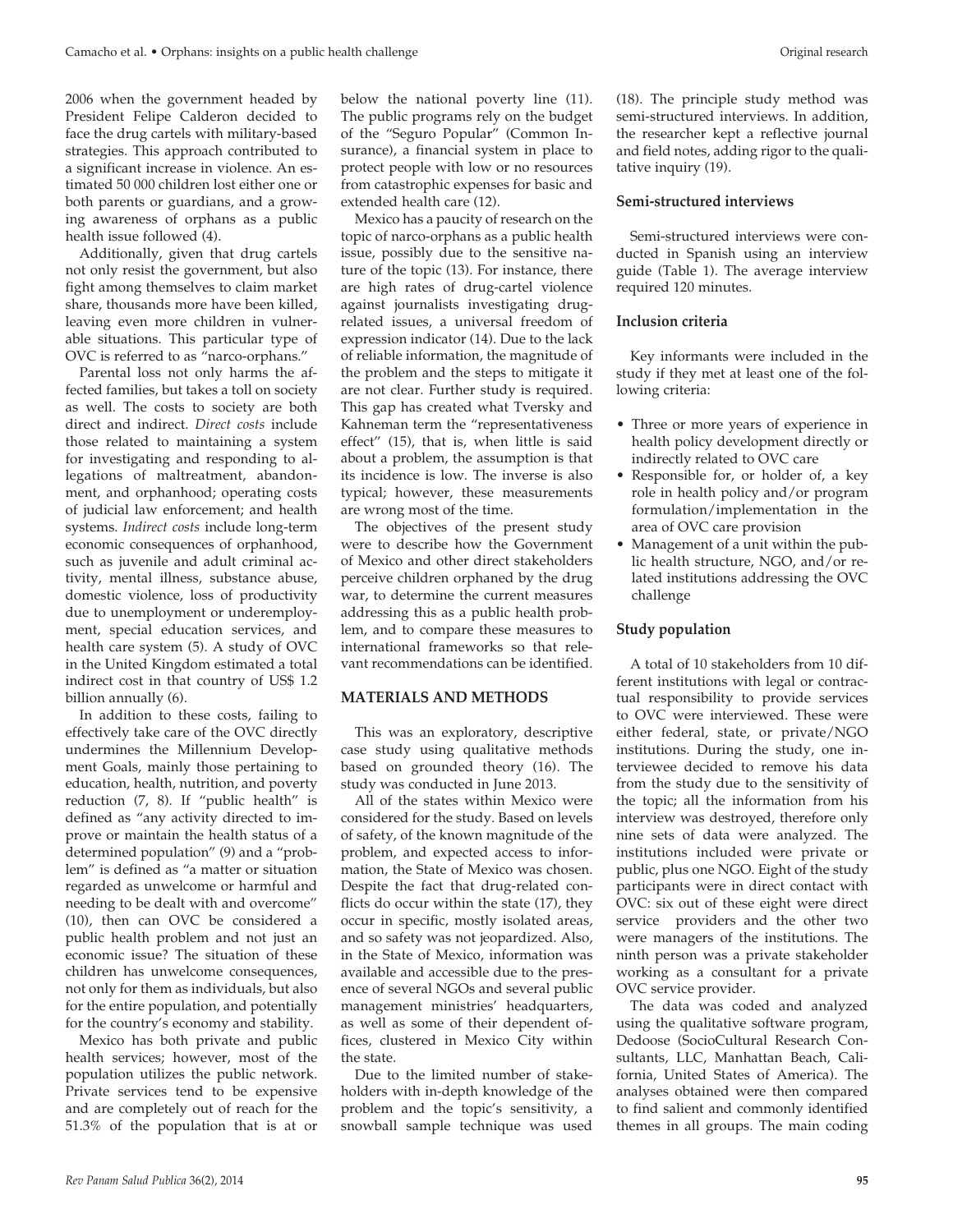## **TABLE 1. Semi-structured guide for interviewing stakeholders at organizations charged with caring for orphaned and vulnerable children (OVC), with related qualitative codes used for analysis, State of Mexico, Mexico, 2013**

| Question                                                                                                                                                                                                                                                | Main qualitative analysis codes                                                                                                                                                               |  |  |
|---------------------------------------------------------------------------------------------------------------------------------------------------------------------------------------------------------------------------------------------------------|-----------------------------------------------------------------------------------------------------------------------------------------------------------------------------------------------|--|--|
| A. General perception<br>How does your institution define an "orphan"?<br>Do you consider the OVC to be a public health<br>problem?                                                                                                                     | • Private stakeholder<br>• Public stakeholder<br>• Orphan definition<br>• OVC definition                                                                                                      |  |  |
| How do you measure the breadth of the<br>problem?                                                                                                                                                                                                       | • Measure systems. Does they have a system for<br>tracking and collecting data or not?                                                                                                        |  |  |
| What kind of structure does your organization<br>use in this OVC case: household-base<br>care (extended family) or institutional care<br>(community, public health organisms)? And<br>which is, in your opinion, more common in the<br>Mexican culture? | • Perception of accurate and reliable measuring<br>systems<br>• Who takes care of the orphans?<br>• Identified causes of orphanhood                                                           |  |  |
| Has your institution noticed an increase of<br>orphans in the last 6 years?                                                                                                                                                                             | • Increase of orphans perceived<br>• Identified causes of orphanhood<br>• Correlation between increases and cause                                                                             |  |  |
| Has the information about the correlation<br>between the cause and the consequence been<br>publicly or officially released?                                                                                                                             | • Officially released info about orphans                                                                                                                                                      |  |  |
| B. Issues identified and current measures<br>Has your institution identified some public<br>health issues regarding these orphans, both in<br>the short- and mid- to long-term?                                                                         | • Public health problems specific to orphans                                                                                                                                                  |  |  |
| How is your institution currently facing or<br>planning to face these identified issues?                                                                                                                                                                | • Programs specifically focused on orphan health                                                                                                                                              |  |  |
| Why is it important for your institution to tackle<br>these issues?                                                                                                                                                                                     | • Current measures to tackle orphan problems                                                                                                                                                  |  |  |
| What other institutions, both public and private,<br>are committed to these issues specifically<br>affecting the orphans?                                                                                                                               | • Coordination with third parties<br>• Shared information that shapes programs<br>• Proposed improvements                                                                                     |  |  |
| What is the legal frame of reference regulating<br>these Institutions, their interactions and their<br>scopes?                                                                                                                                          | • Legal frame obstacles<br>• Ways to tackle legal problems<br>• Proposed improvements                                                                                                         |  |  |
| C. Lessons learned in other countries<br>Do you know of any measures taken by other<br>countries with similar orphan problems?                                                                                                                          | • Knowledge of international successful strategies<br>• Main obstacles<br>• Perceived willingness to adopt new strategies<br>• Other obstacles impeding a good job<br>• Proposed improvements |  |  |

for data analysis are presented in Table 1. The resulting themes were further augmented with the available, officiallypublished documents containing laws, policies, guides, and regulations on this matter, and then compared to the relevant international frameworks.

# **International frameworks for OVC**

Three international frameworks relevant to OVCs were compared: the World Bank Framework (7, 20); the United Nations Framework (21); and the HIV/ AIDS Framework (8). The documents were read several times and key concepts emphasized by all three documents were identified.

#### **Ethical considerations**

Ethical approval was obtained from the Ethics Committee of the University of Heidelberg (Heidelberg, Germany). All participants were informed of the research scope and limitations, as well as of their right to refuse participation or withdraw later. Participants were ensured that any identifying data would be excluded, unused data would be destroyed, and that anonymity would be maintained through the use of password-protected devices. Those willing to participate signed a consent form.

## **RESULTS**

The study results are presented following key themes that emerged.

## **Public health structure for OVC**

According to current Mexican law, the decentralized organization called the "Desarrollo Integral de la Familia" (Integral Family Development, DIF) is the only institution charged with caring for this type of vulnerable population (22). DIF has three levels of authority, i.e., federal, state, and municipality; however, each is independent from the other, and in all cases, each reports directly to a different executive chairperson, i.e., the President of Mexico, its respective state governor, or its municipality president (Figure 1-A). Legally, the DIF can coordinate its actions and programs with any relevant entity in the private or public sector (23). The law also states that DIF is not only responsible for planning and promoting care provision, but also for developing a national information service on social assistance. A court determines the children over whom DIF has legal custody; after or during this procedure, DIF can delegate some responsibilities and activities to the private sector to meet its protection and provision goals, but the legal custody of the children always remains with DIF. In order to coordinate this external assistance, the DIF relies on each state's Private Assistance Board (Figure 1-B).

Interviewees consistently perceived that the DIF is clearly the leader and regulator of OVC affairs. Nevertheless, many spoke of a lack of coordination among the assistants and the leader.

## **Participants' perception**

**Defining narco-orphans as OVC.** None of the participants addressed these children as "narco-orphans." Despite the fact that the concept was known to them, they always clarified by making a statement such as "we don't call them 'narcoorphans.' To us they are all orphans and vulnerable children." However, there is no agreed upon definition of "orphanhood," e.g., whether a single or both parents must be deceased or missing and what the age range is. Most used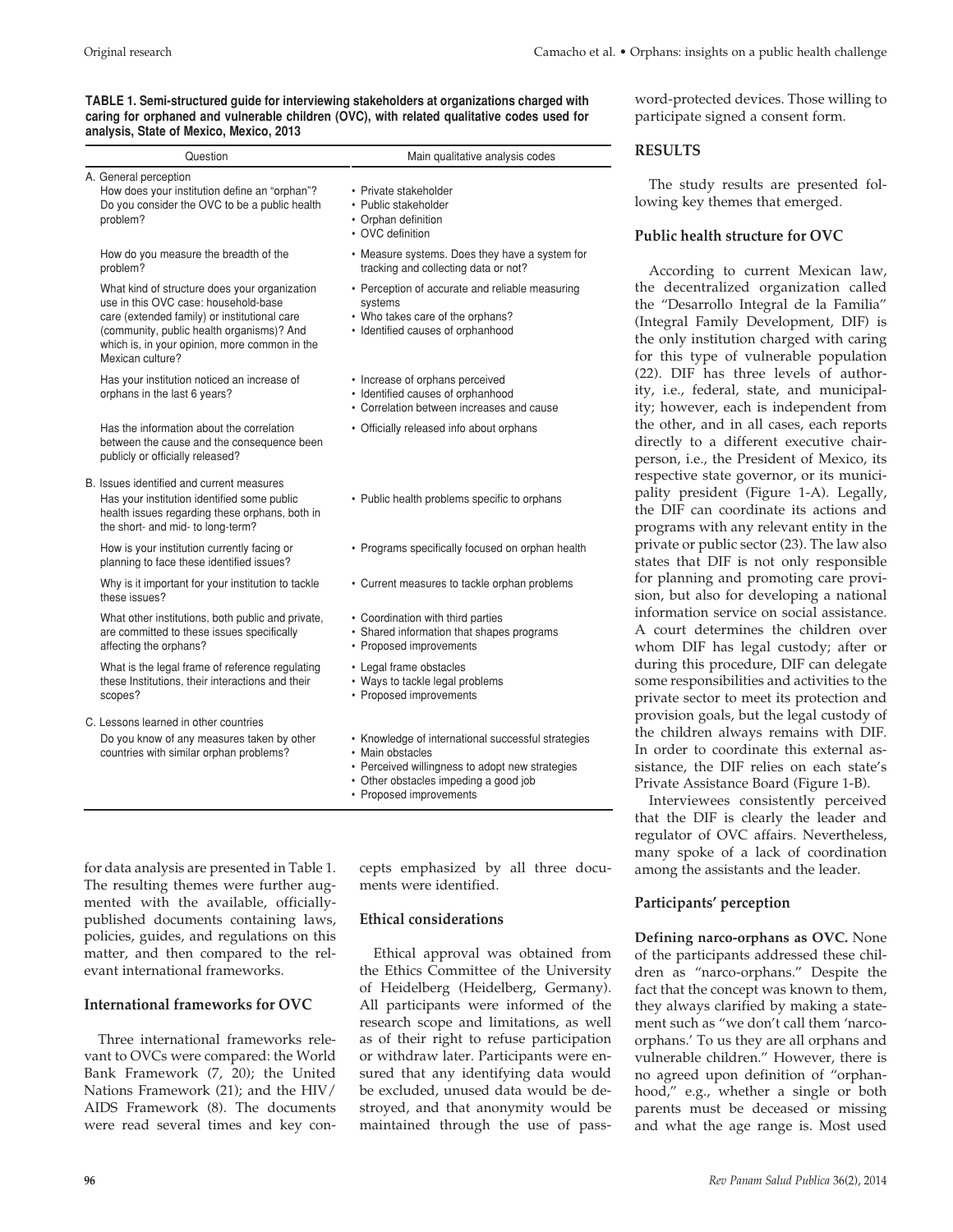**FIGURE 1. The Desarrollo Integral de la Familia (Integral Family Development, DIF), which cares for Orphaned and Vulnerable Children (OVC), and its relationship to other private and public entities (A); and the Private Assistance Board and its coordination with private entities and the DIF (B) Mexico, 2013**



*Source:* Based on the information available from: www.salud.gob.mx/unidades/cdi/nom/compi/l090186.html Accessed on 16 July 2013; and http://www.dof.gob.mx/nota\_detalle.php?codigo=4923554&fecha=08/02/2006 Accessed on 16 July 2013.

a broad "vulnerable children" concept adapted to their specific context. One of the interviewees, a private health provider, stated: "For us, OVC means female children up to 18 years old, with or without parents sent here by the DIF, because those are the children we are interested in."

The stakeholders stated that they do indeed collect and record the cause(s) that led to orphanhood and vulnerability, but they do not share the information outside of their own organization; therefore, it is not being used to adjust the public health programs to the actual needs. Despite the fact that there is no national or local register (database) of OVC, the interviewees spoke of their willingness to share their information in order to design more effective strategies. The study respondents from both the public and private sectors have observed

a considerable increase in vulnerable children during the past 6–10 years.

The public sector interviewees said they exchange information on strategies to tackle the OVC problem mainly with other states within the nation; whereas, those from the private sector exchange information with both national and international bodies through the Private Assistance Board. No interviewee, private or public, was able to identify any international frameworks that might assist in developing a strategy.

According to the interviewees, there is one main reason behind the increase in OVC, and it is not the drug war, but rather the loss of family cohesion due to issues such as poverty and cultural changes. A perceived consequence of these was that family members get involved in destructive activities such as drug trafficking and violence. For instance, the interviewees identified that the main problems faced by OVC are domestic violence, psychological trauma or distress, abandonment, and involvement in illegal activities.

The DIF and its support institutions endeavor to maintain the children at their home or with their biological families; when there is no other option, the children are institutionalized in familylike settings where they receive education and training.

The private sector stakeholders perceive that the law is impeding them from doing a better job and that it is "impossible to change," whether it is about adoption procedures, making official the legal status of the individuals, or providing training and life skills to OVC.

The respondents identified the program "Seguro Popular" as playing a dominant role in the improvement of the children's accessibility to health care services and in reducing their own operating costs.

#### **International framework comparison**

Table 2 compares the three frameworks to the study results. Three criteria are consistently included in all the frameworks and emphasized by the study participants: involvement of stakeholders; community solutions that play a major role; and the use of simultaneous preventive programs. In addition, all frameworks recommend setting an agreed-upon, broad definition of OVC, to avoid stigma, as a first step to ad-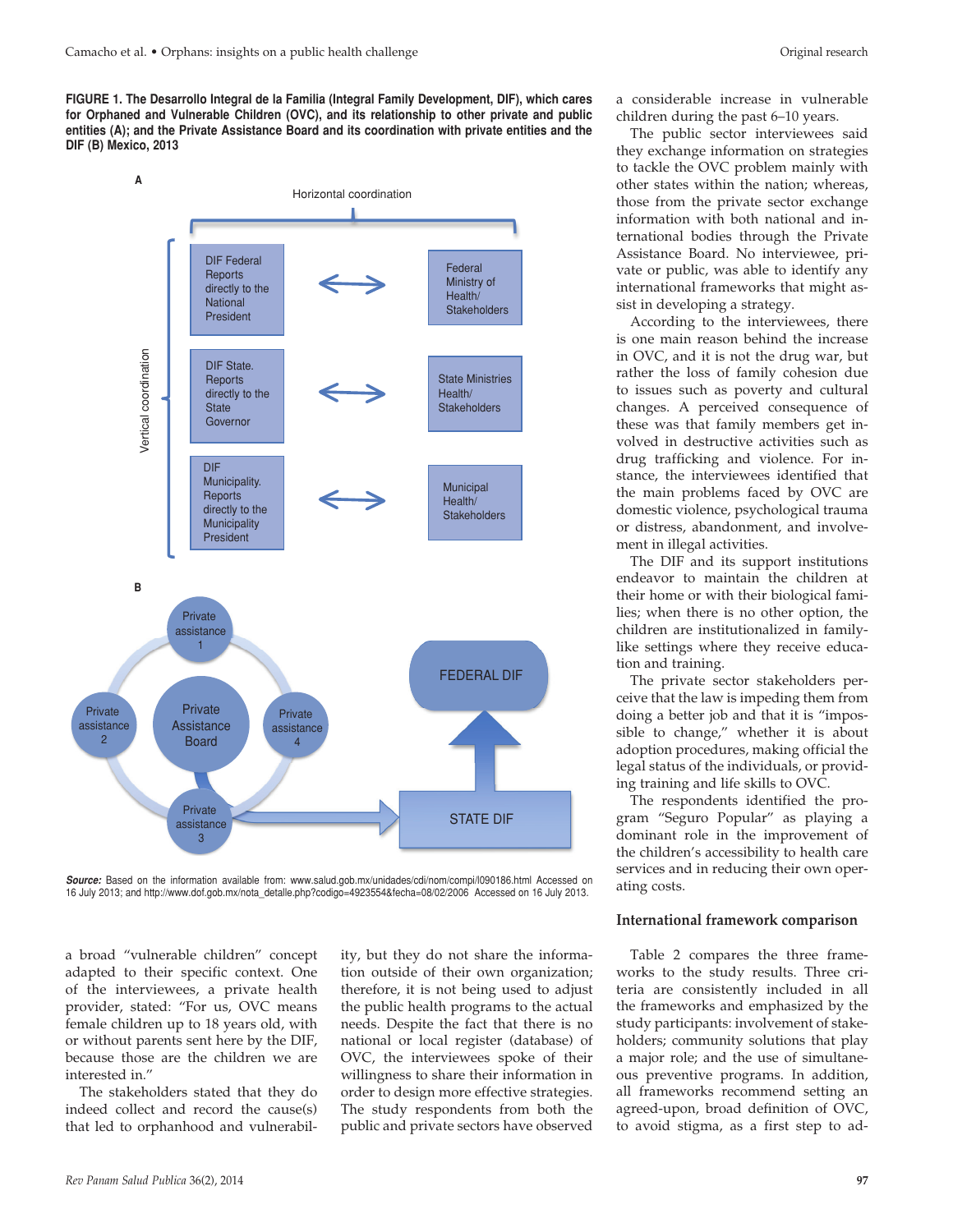**TABLE 2. Comparison of international frameworks for addressing the issue of orphaned and vulnerable children (OVC) and study stakeholders interviewed and their OVC recommendations, Mexico, 2013**

|                                                                                               |               |                          | Strong emphasis $\iff$ Medium emphasis | Low emphasis<br>₩                                  |
|-----------------------------------------------------------------------------------------------|---------------|--------------------------|----------------------------------------|----------------------------------------------------|
| Recommendations in the international<br>frameworks                                            | World<br>Bank | United<br><b>Nations</b> | HIV/AIDS<br>Framework                  | Study findings:<br>Stakeholders<br>recommendations |
| Determination of the magnitude of the<br>problem, needs and risks with context<br>specificity |               | ⇔                        |                                        |                                                    |
| Involvement of stakeholders                                                                   |               |                          |                                        |                                                    |
| Planning actions and interventions using<br>existing, ongoing solutions                       |               |                          |                                        |                                                    |
| Community solutions playing a major role                                                      |               |                          |                                        |                                                    |
| Financial assistance for caregivers                                                           |               |                          |                                        |                                                    |
| Choose cost-effective interventions to scale up                                               |               |                          |                                        |                                                    |
| Monitoring and evaluation                                                                     |               |                          |                                        |                                                    |
| Use of simultaneous preventive programs                                                       |               |                          |                                        |                                                    |
| Thorough public policy revision                                                               | ⇔             |                          |                                        |                                                    |
| Ensure access to basic services                                                               | ⇔             |                          |                                        |                                                    |
| Training of third parties to help detect<br>problems and vulnerabilities                      |               |                          |                                        |                                                    |

*Source:* Developed by the authors based on the information contained both in the references 7, 8, 20, and 21 and from the interviews.

dressing the OVC problem. Though all three frameworks agree on this, they also emphasize that the means for identifying OVC should be context-specific.

# **DISCUSSION**

It is clear that in Mexico, OVC are a public health problem; however, due to the lack of reliable, national, official data on its extent and an absence of research, it is hard to measure the problem's real magnitude. Based on evidence from the United Kingdom, where information on cost of OVC has been collected (6), the cost to Mexico may be quite considerable.

The consequences to society and especially to the children growing up in this conflict can be, among others: erosion of the adults' capacities to care for, nurture, and protect children; increasing levels of deprivation; frequency of dysfunctional families; incidence of sexual abuse; widespread stigmatization that acts as a barrier to health policies; and breakdown of family (3).

While states with a higher presence of narco-trafficking commonly refer to these OVC as "narco-orphans" in the media, this study's results indicate that the term most commonly used among the key informants from the State of Mexico is simply OVC. This does not mean that the drug conflict and its consequences are not present in the State. It provides information about its inhabitants' perception and the possible representativeness effect (15), that is, the lack of accurate data being both the cause and effect of the little attention that the topic of "narco-orphans" receives in the State of Mexico.

The international frameworks (7, 8, 20, 21) recommend setting an agreedupon and broad definition of OVC as a first step to addressing the problem. As the present study indicates, there is no such consensus on the definition in Mexico. This needs to be addressed urgently since it impacts the number of children estimated to benefit from the public health programs; affects plans to address their specific needs; and determines monitoring and evaluation of program effectiveness, including related budgets and services.

In this regard, all of the interviewees stated that they are unaware of any official OVC information or register/ database and most of their organizations do not have their own counting or estimation system. When the organizations do any quantitative analysis, it is usually used to make decisions related to their own facility's capacity. These in-house figures, or estimations, are not shared outside their organization in any formal or coordinated way; this precludes compiling any accurate statistics on any increase or other trends among the OVC population. However, based on their own observations and on the occupancy rates at their facilities, the study

participants perceive a significant rise in the number of OVC in recent years. According to Subbarao and Coury (7), around 95% of the orphans are being cared for by their extended families and communities, an estimate that provides an alarming indication of the real extent of the issue.

Of great value would be a shared database since the DIF has overall responsibility for OVC and the private sector's role is only as an assistant. Therefore, the information collected in the private sector should flow throughout the system, mainly from bottom to top, and should be used to design public programs. Failing to compile OVC data can result in pulling in different directions, wasting resources, and losing efficiency. Sharing information and having a common database would benefit both sectors, as it would be easier to dynamically determine the most appropriate form of care (21). Substantial effort is being made to provide care and services to OVC, however, the efforts are independent and would benefit from wider coordination. An indicator of the fragmentation is evident in the variety of definitions of "orphan" used by the interviewees.

It is remarkable that the interviewees did not attribute the OVC increase to the drug conflict, but rather to a loss of cohesion within the families, brought on by poverty and cultural changes. Since orphans are mostly being cared for by their extended families and communities, it is absolutely justified to invest in family-strengthening strategies, and stakeholders should not hesitate in doing so. It is also important to maintain and expand the Seguro Popular program in this specific population since it plays a major role in enhancing accessibility to health. Furthermore, accurate information on the reason behind the loss of cohesion is essential to understand and combat the origin of the problem and develop preventive strategies (21). Thus, further research is recommended.

Additionally, the interviewees perceived the current laws as a barrier to doing a better job. But in this case, the interviewees will see a chance at change and progress due to the recent introduction of the 'General Law of Victims' (24). This new law provides a sound legal framework for initiating coordinated actions to construct a common front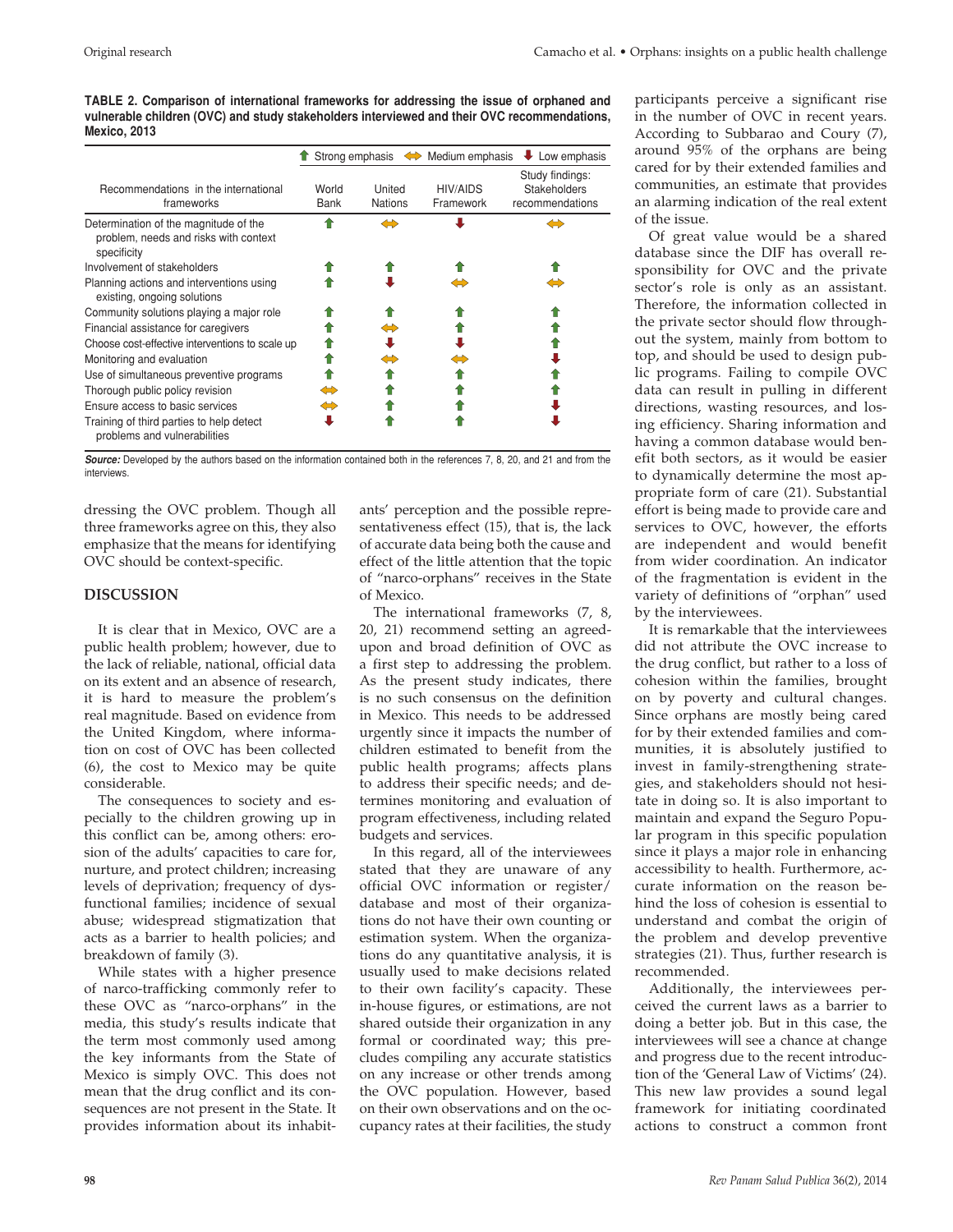and favors coordinated changes, such as the development of a common database with stakeholder involvement.

All of the frameworks' strategies for improving the OVC situation require strong leadership to be successful (6) and to ensure the integration of the whole society into a single effort, enhancing not only family cohesion—the main perceived cause of OVC—but providing more and better education, guaranteeing access to basic services, employment, health, and other elements considered critical (7, 8, 20, 21).

Since all of the interviewees expressed a willingness to change their current methodology and procedures to obtain better results, integration and coordination may come relatively easily (7). Further research on the management of such an integration is strongly recommended.

#### **Study limitations**

By its own nature, a convenience sample easily incurs selection bias. To reduce this limitation, most of the stakeholders groups were included in the study, but clearly there were individuals and groups that may have been excluded. Therefore, the study sample does not represent the entire population of stakeholders. Due to the topic's sensitivity, some of the study limitations were low participation; emotional responses that may have biased the research; incomplete or inaccurate information from participants concerned with protecting themselves; and/or a general reluctance to describe feelings, thoughts, and opinions, among others.

As this was not a multi-state study, extrapolation of the study results to other states is limited. Further research is strongly recommended.

# **Conclusions**

The three essential areas highlighted by the study results are also aligned with those of the international frameworks: stakeholder involvement; leveraging community solutions; and using simultaneously preventive and corrective programs.

#### **Stakeholder involvement**

A new common front involving all stakeholders is needed. It would improve efficacy by harmonizing the concepts and programs already in place and would encourage continuous learning through the sharing of information and experiences among its members. This common front should be composed of multisectorial and multidisciplinary groups, where the larger groups (federal programs) learn from smaller ones (community-based approaches). Work among these diverse groups is imperative to solving multidimensional problems (25), such as those faced by OVC, and could be a template for facing future challenges.

#### **Leveraging community solutions**

Mexico already has a strong, established health system infrastructure that includes community-based solutions that can be leveraged by both sectors to meet the needs of the OVC. The elements missing are coordination, integration, a constant flow of information, and welldetermined actions.

#### **Simultaneous preventive programs**

Preventive programs, such as those that strengthen the family, must accompany all the tackling strategies. Further research is needed on the advantages of acknowledging a "conflict status" and its consequences on the public health management of orphans. Additional lessons learned from the international scenario under this specific status, for example the conflict in Rwanda, could enrich both the tackling and preventive strategies.

## **Future opportunities**

Despite the fact that more research is needed to better understand the correlation between the social determinants of health and the drug conflict, these study results already point to an area for further exploration: the loss of family cohesion as a possible root cause of the increase in orphans.

According to the study results, a great opportunity in the near future is offered by the General Law for Victims, which favors most of the elements pointed out by the international frameworks and the stakeholders. It is up to the latter to either take advantage of it and overcome most of their perceived barriers or to maintain the status quo with their independent efforts. Either decision will have a repercussion on the Millennium Development Goals and a direct impact on the lives of orphaned and vulnerable children.

**Acknowledgements.** No funds were received for this study. SC received a grant from the German Academic Exchange Service (DAAD) for his Master´s studies at the Institute of Public Health at the University of Heidelberg, Heidelberg, Germany.

**Conflicts of Interests.** None.

- 1. Matshalaga NR, Powell G. Mass orphanhood in the era of HIV/AIDS: Bold support for alleviation of poverty and education may avert a social disaster. BMJ. 2002;324(7331):185.
- 2. Skinner D, Tsheko N, Mtero-Munyati S, Segwabe M, Chibatamoto P, Mfecane S, et al. Towards a definition of orphaned and vulnerable children. AIDS Behavior; 2006;10(6): 619–626.
- 3. Barra A, Joloy D. Niños: las víctimas olvidadas en la guerra contra las drogas de México. Visión Joven. Available from: www.

## **REFERENCES**

espolea.org/uploads/8/7/2/7/8727772/ vj-barra-joloy.pdf Accessed on 28 July 2013.

- 4. Bremer C. Special report: Mexico's growing legion of narco orphans. Reuters; 6 October 2010. Available from: www.reuters.com/ article/2010/10/06/us-mexico-drugsorphans-idUSTRE6952YW20101006 Accessed on 20 June 2013.
- 5. Lutzker JR, ed. Applied public health: examining multifaceted social or ecological problems and child maltreatment. New York: Nova Biomedical. 2012;(13):251.
- 6. National Commission of Inquiry into the Prevention of Child Abuse, Williams GW. Childhood matters: report of the National Commission of Inquiry Into Prevention of Child Abuse.Volume II Background Papers. Stationery Office, 1996. Available from: www. scie-socialcareonline.org.uk/childhoodmatters-report-of-the-national-commissionof-inquiry-into-the-prevention-of-childabuse-volume-2-background-papers/r/ a11G000000182JjIAI Accessed on 15 September 2014.